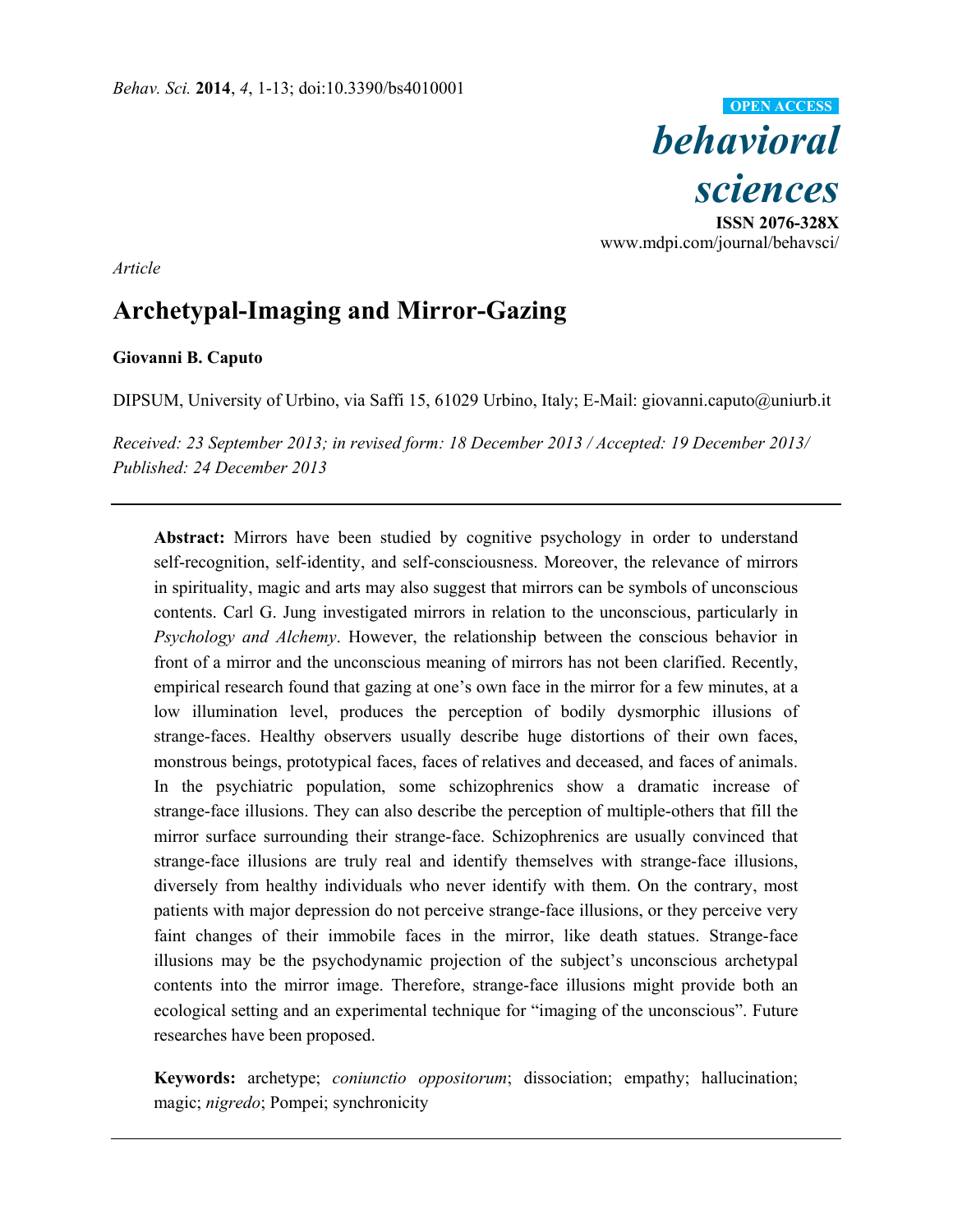#### **1. Mirrors in Psychology**

Mirrors have been studied in cognitive psychology in relationship to self-recognition, self-identity and self-consciousness. The attainment of a developmental stage of basic self-recognition is commonly gauged through reactions to a mirror [1–3]. Mirrored-self recognition involves the connection between the representation of a visual image that is external to the subject and the representation of the subject's self. This process most probably requires the binding of visual information (*i.e*., the subject's mirrored image), somaesthetic, kinaesthetic, affective and motor representations into a global representation of the subject's self.

Mirrors are, by definition, virtually perfect "imitators" of the observer's own bodily face, since mirror feedback is instantaneous in time. Moreover, if the mirror is flat and without visible imperfections, the reflected image is completely coherent in space with respect to the original visual stimulus. In addition to these perceptual and spatial characteristics, mirrors are perfect "imitators" of facial emotions and expressions, since they presumably produce unconscious mimicry and emotional contagion [4] within the subject itself by gazing at its own reflected image. In turn, unconscious mimicry can presumably produce empathic resonance [5] and emotional contagion within the subject. In other words, the mirror can create a sort of "closed loop" between perception, action and emotion within the observed/observing subject.

Contrary to a simplistic view that describes mirror gazing as equivalent to looking at static photos, some phenomenological investigations describe a more unsettling encounter with one's mirrored double [6–8]. Merleau-Ponty [6,7] described the mirror as an object that allows both to perceive the subject's own facial features and to apprehend its own body's unity in a way which is different from that which is available from interoceptive, proprioceptive and exteroceptive sources. The subject becomes a spectator when it recognizes its mirrored image: seeing itself in the mirror is seeing itself as others see it. Therefore, mirror self-recognition exemplifies a troubled form of self-knowledge, since the mirror facilitates the subject's alienation into its double. The decisive and unsettling impact of mirror self-recognition is the realization that the subject exists in an intersubjective space. This finding strongly distinguishes mirror self-recognition from self-identification in photos. The uncanny character of the mirrored image is due to intermingling of self and other representations within the subject—a process that is completely absent when identifying photos. "Thereupon I leave the reality of my lived me in order to refer myself constantly to the ideal, fictitious, or imaginary me, of which the specular image is the first outline. In this sense I am torn from myself, and the image in the mirror prepares me for another still more serious alienation, which will be the alienation by others." ([7], p. 136).

Developmental, neurophysiological and neuropsychological studies showed that mirrored reflections are not equivalent to pictures and live videos [9]. Children show signs of self-recognition in photos much sooner than they are able to pass the mark test with mirrors [10]. On the other hand, children pass mirror versions of the mark task before the versions involving live videos [11]. The neural signatures for self-recognition differ depending upon whether using a mirror or a photo [12]. Some neuropsychological patients may not recognize themselves in mirrors (mirrored-self misidentification; [13]), while retaining their capacity to recognize themselves in photos [14]. Feinberg [15] proposed to group various syndromes that present alterations in the patient's self-identity within the category of neuropathologies of the self. These produce an alteration in the regulation of the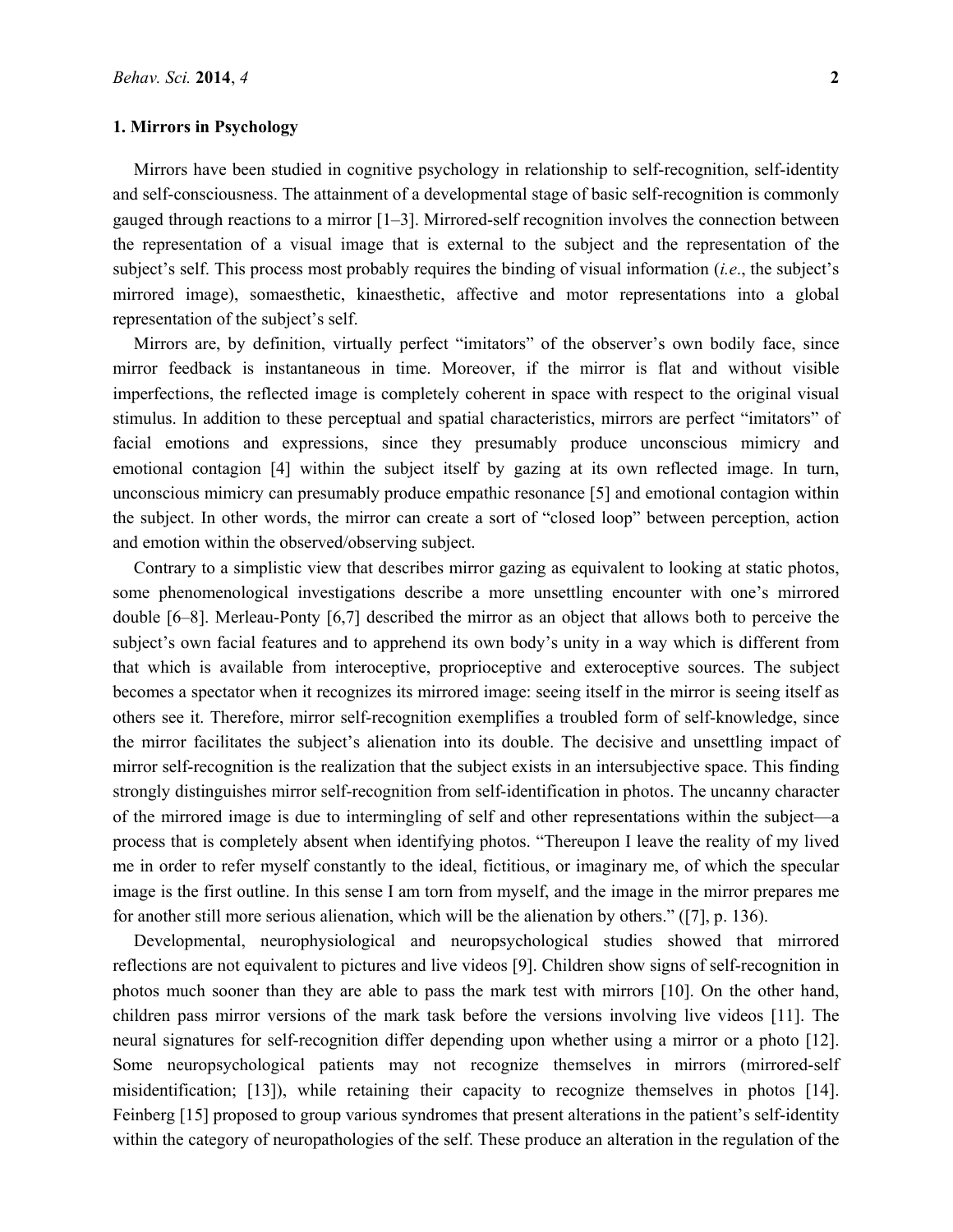self-boundaries, either in the direction of the under-relatedness to personally significant aspects of the self (as mirrored-self misidentification) or in the direction of the over-relatedness to selected aspects of the world that the patient inappropriately over-incorporates into the self.

In connection to phenomenological experiences of alienation or dissociation by the subject in front of its reflected image [6–8], a relationship to out-of-body experiences [16] can be discussed. Experiments with virtual reality showed that a multi-sensory bodily self-representation is bound through the integration of visual virtual reality and touch information in experiments of spatial self-location [17–19]. During mirror self-recognition, a similar binding process is probably present for multi-sensory integration of visual (*i.e*., the mirrored image of the subject's body), somatic, kinaesthetic, affective and motor representations into a global representation of the subject's self.

Strange-face illusions in the mirror have been recently described during gazing at one's own face reflected in the mirror for a few minutes at a low illumination level (Figure 1). Healthy observers sometimes see huge distortions of their own faces, but they often see monstrous beings, prototypical faces, faces of relatives and deceased, and faces of animals [20,21].

**Figure 1.** The mirror stand used in the experiment of mirror-gazing. The room should be without external light. A uniform illumination of the face (about 0.8 lux) can be obtained by placing a small lamp, or a candle, on the floor at some distance from the subject's back [20,21]. The subject's task is to stare at its eyes in the mirror.



Strange-face illusions often involve the perception of strange-others who appears beyond the mirror, thus indicating the subject's dissociation [21–24]. In general, naïve observers describe their feeling of losing control when strange-faces suddenly pop out from the mirror [21]. Dissociative experiences of strange-face illusions in healthy individuals typically dissipated after 15 min [23].

Consistent with these ideas of a dissociative process, observers wearing a full-face theatrical mask during mirror-gazing (e.g., a Japanese ko-omote mask of Noh theatre, [25]) have described how the facial features of the mask become animated (e.g., opening the physically closed mouth, as for lip movement or speaking, or shifting the animated eyes) and strange-faces in place of the physical mask are perceived.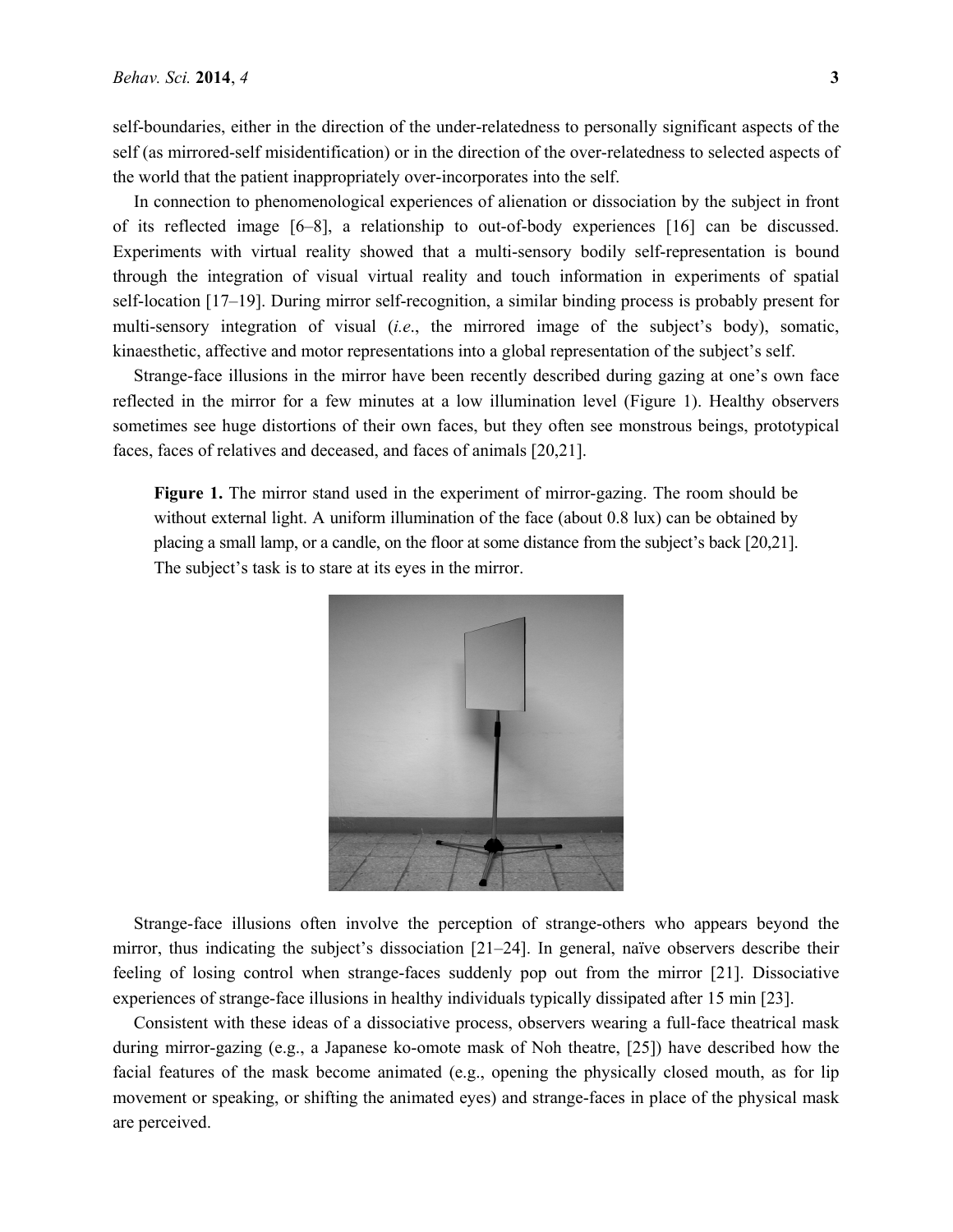In healthy individuals, strange-face illusions during mirror gazing usually involve the perception of one strange-face at a time. The duration of the illusion has been reported to be roughly seven seconds [21]. However, there are some healthy observers who describe intense flux or streaming experiences of continuously changing faces of unknown persons; the stream of new faces can last for a relatively long time. Only a few healthy individuals describe the perception of a second face, like another man/woman, just behind their face that instead becomes dark and unmoved like an inanimate mask. Alternatively, some schizophrenic patients describe the perception of multiple-others that fill the mirror surface surrounding the strange face [26]. Many patients were convinced that strange-face illusions were truly real and identify themselves with strange-face illusions, differently from healthy individuals who never identify with them [26]. This deficit in schizophrenia can be caused by pathological ego dysfunction [27].

Similar or even stronger strange-face illusions can be produced through an interpersonal setting (Figure 2) in which a pair of individuals are facing and gazing at each other in the eyes [28]. In such an inter-subjective setting, unconscious synchronization of responses is apparent in some dyads. On the basis of this finding, it is possible to hypothesize that strange-face illusions during mirror-gazing enact an interpersonal subject-other interaction in which the subject is facing its dissociative other located beyond or behind the mirror. A possible explanation of stronger strange-face illusions in some dyads with respect to mirror-gazing can be due to an increase of unconscious mimicry and emotional contagion within the dyad. Therefore, the symmetry of the interpersonal setting can lead to mirroring the bodily, affective, and psychological contents of strange-face illusions within these dyads.

Emotional responses to strange-face illusions are usually relatively intense in healthy individuals, and can be dramatic in some schizophrenic patients. Most frequent emotions are: surprise, interest and astonishment; other emotions include negative emotions such as moderate fear, anguish and fright, while positive emotions, such as hilarity and joyfulness, are rare.

**Figure 2.** The interpersonal symmetric setting used for inter-subjective strange-face illusions [28]. The subject's task is to stare into the eyes of the other participant.



As discussed above, self-recognition in mirrors is based on multiple cognitive processes. Therefore, strange-faces in the mirror are probably complex illusions involving different processes, from visual perception to motor facial mimicry, from self-other boundary to affective empathy, from unconscious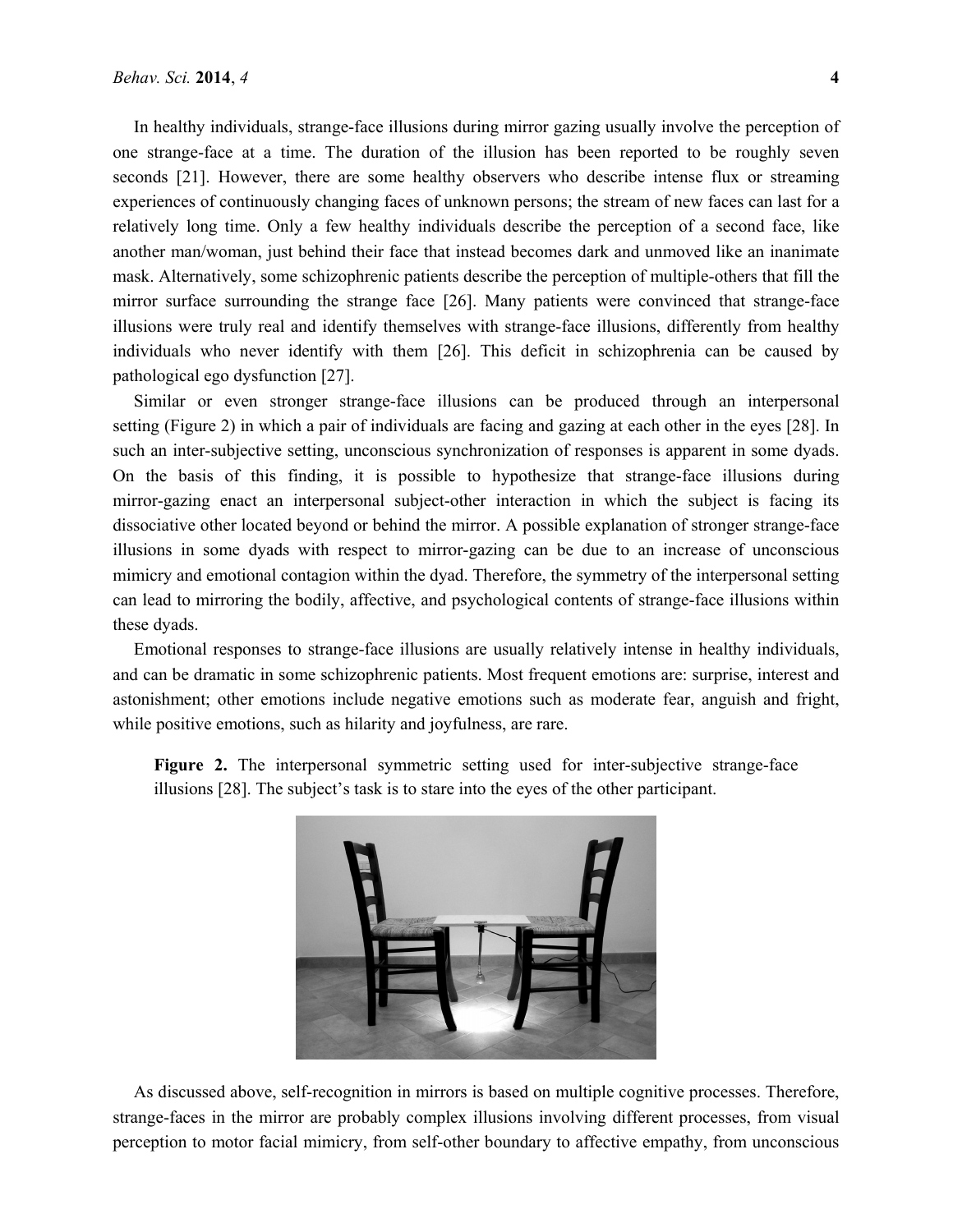contagion to conscious misidentification. Consequently, different mechanisms hypothesized as generative to strange-face illusions may be proposed. A first hypothesis is that strange-face illusions are perceptual and involve the Troxler effect [29]. This effect can explain merging of facial features into a uniform *silouette* of the facial contour; however, perception of entirely new faces remains unexplained. A second hypothesis is that prolonged adaptation to mirrored face disrupts multi-sensory binding between visual and bodily representations. This explanation can account for the frequent experiences of dissociation [23,24] and experiences that are similar to out-of-body perceptions of another person who is located beyond the mirror [21]. A third hypothesis is that low illumination can induce self-hypnosis and altered states of consciousness as a consequence of sensory deprivation [30], thus leading to perceptual and somatic pseudo-hallucinations of the subject's face. A fourth hypothesis is that gazing at a low illumination can alter the self-other boundary [15] and by consequence can bring to mirrored-self misidentification and dissociation. A fifth hypothesis, which we prefer, can be based on emotions and empathy through facial mimicry and contagion [4,5], which can operate within the subject, resonating with its own face reflected in the mirror. Prototypical strange-faces could be a consequence of prototypical somatic/motor facial patterns of basic emotions. Self/other dissociation can facilitate "projection" of unconscious meaningful contents into external mirrored image. In the inter-subjective setting, some dyads can show unconscious synchronization of illusions as a consequence of synchronized facial mimicry between two individuals who are staring at each other in the eyes.

## **2. Strange-Face Illusions and Analytical Psychology**

In relation to the concept of "projection", the early idea of empathy, which was proposed by Lipps and Jung, is relevant. Lipps ([31], chapter 13) hypothesized that empathy is a form of objectification of the subject's vital impulse, or activity into an external object that is different from the subject. Hence, the peculiar ability of empathy is that inanimate targets can become animated and appear alive. The targets that are animated by empathy appear as immediate *Dasein* and real, since the ego has become external and self-objective [31]. Jung ([32], chapter 7) hypothesized that Lipps's idea of empathy is at the core of the psychodynamic concept of "projections" of the subject's unconscious dissociative contents into others. Jung proposed an empathic personality trait which may be complemented by an opposite personality trait of abstraction in order to explain differences among individuals.

These ideas of empathy [31] and "projection" [32] can be relevant with respect to strange-face illusions. Strange-faces may be produced by unconscious contents that can only emerge within the subject's consciousness when dissociated from the subject's self and "projected" into the external mirrored-self image. In mirror-gazing, an overlapping between the conscious-self and the unconscious-self may provoke negative emotions and conflicts within the subject's consciousness. Moreover, in inter-subjective gazing, a "projection" of the unconscious-self into another person can be much more easily produced and accepted by the subject's consciousness.

Jung ([32], see Appendix 1) posited that the empathic personality trait is correlated to extroversion, while abstraction is correlated to introversion. If we assume that strange-face illusions are projections of unconscious contents, then Jung's idea can make the prediction that extroverted subjects would show more proneness to strange-face illusions than introverted subjects. In agreement with this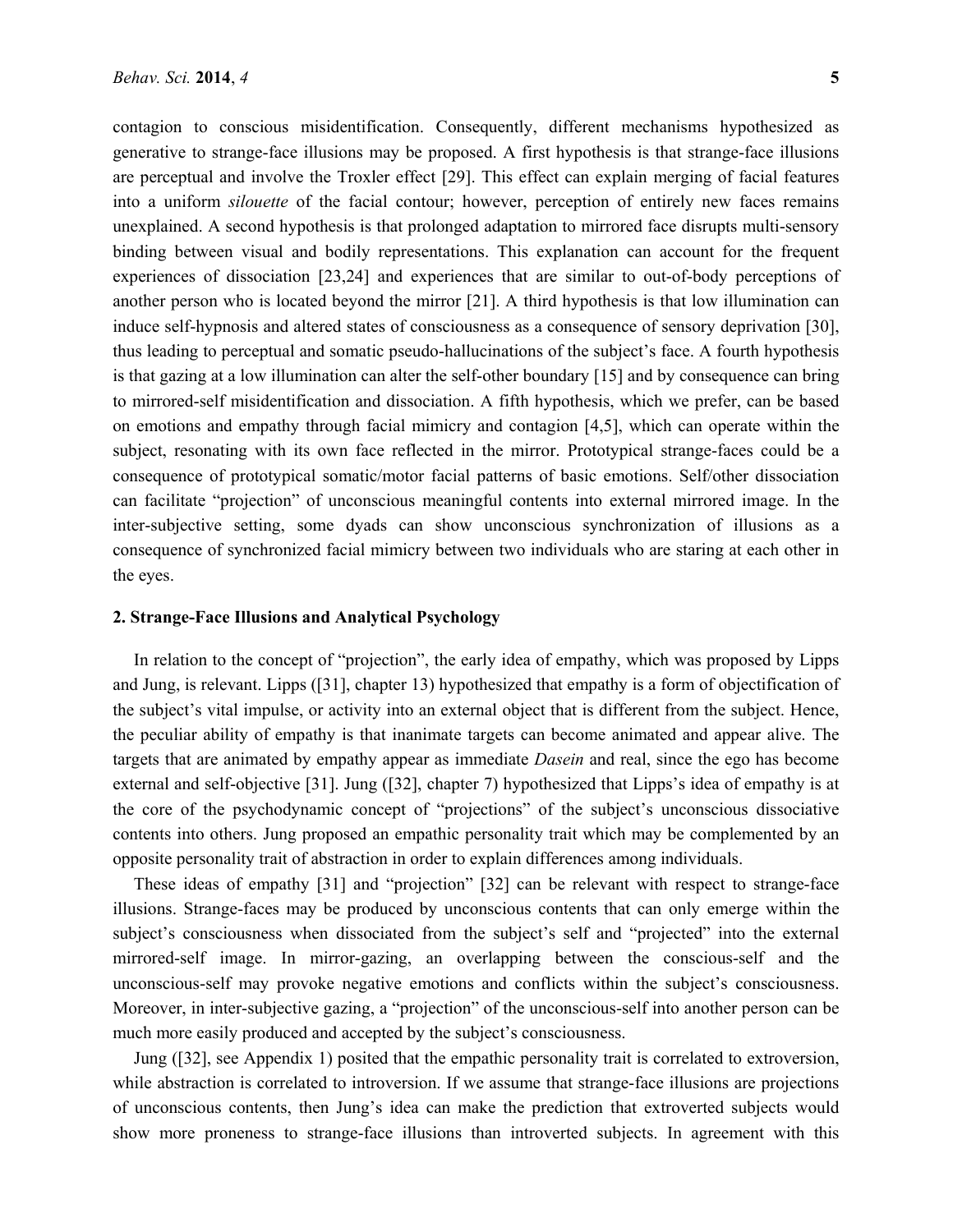statement, we found that patients with major-depression [33] do not typically perceive strange-face illusions, or they perceive very faint changes of their immobile faces, like "death statues", in the mirror [34]. In fact, according to Jung, depression is characterized by profound introjections of libido from the external world [35]. This may possibly reflect affective inhibition and blunting on the dissociative process which may require at least the potential for strong affective activation; a potential clearly dampened by depression [36]. Further support to Jung's ideas comes from finding a positive correlation between individual differences in the proneness to strange-face illusions and empathic personality traits ("empathic-concern" and "fantasy" subscales of Interpersonal Reactivity Index [37]), as I have highlighted in recent research [38].

Jung ([32], see Definitions: Self) conceived the self as a totality of conscious and unconscious contents, together with a transcendent function that has the purpose to gain progressive awareness of unconscious contents. Another aspect of strange-face illusions concerns the integration of dissociated contents into the individual's self. Integration starts through awareness of strange-faces, a process that is favoured by the fact that the mirror is also a physical object. Also, schizophrenic patients can take advantage of this awareness, since they can ground their (often dramatic) hallucinations elicited by mirror-gazing upon objectivity of the physical mirror. In this way, unconscious projections of dissociated contents can be integrated into the consciousness of the self. At present, only in a few cases have I had the opportunity to examine healthy naïve observers who underwent a number of mirror-gazing sessions over a number of days (about 5 to 20 sessions of 30–60 minutes). The strange-face that they perceived the first time in the mirror was by a person who was unknown or opposite to their conscious character and bodily appearance or sexual genre (e.g., a dark man, an old ancestor, a bad witch). The observers described their progressive comprehension of the identity of the strange-face during the sessions. This process of integration by awareness of the unknown aspect of the self can be similar to *imaginatio*, according to Jungian terminology [39].

Strange-face illusions could be classified according to archetypes described in analytical psychology [40]. In particular, the archetypes of shadow, anima/animus, mother, old-sage, hero, *puer*, and androgyne may be observed among strange-face illusions that are perceived by naïve observers [21] (see below). According to Jung, an archetype is structured into opposites. The process of individuation of the self presupposes the integration of opposites.

A phenomenological experience that is often described both by healthy and psychotic individuals is the "numinosity" of some strange-faces that they perceived. According to Jung, any time an unconscious archetypal content is constellated and emerges, it is characterized by numinosity, that is its fascinating power of attraction of the ego toward the unconscious, in a form of deep interest or even possession [41].

The synchronization of inter-subjective strange-face illusions [28] can be discussed in relation to Jung's idea of synchronicity [42,43], which indicates the co-occurrence of events with roughly the same meaning at about the same time. According to Jung, synchronistic events arise whenever archetypes are constellated and, on the other side, synchronistic phenomena can be elicited by putting an individual into an unconscious state, as hypnosis or trance [41]. Archetypes of collective unconscious make synchronicity of individuals around numinous symbols. According to Jung, these events characterize telepathy between individuals and synchronistic events between the psychic and the physic. For example, numbers are archetypes of the order both of the physical world and of the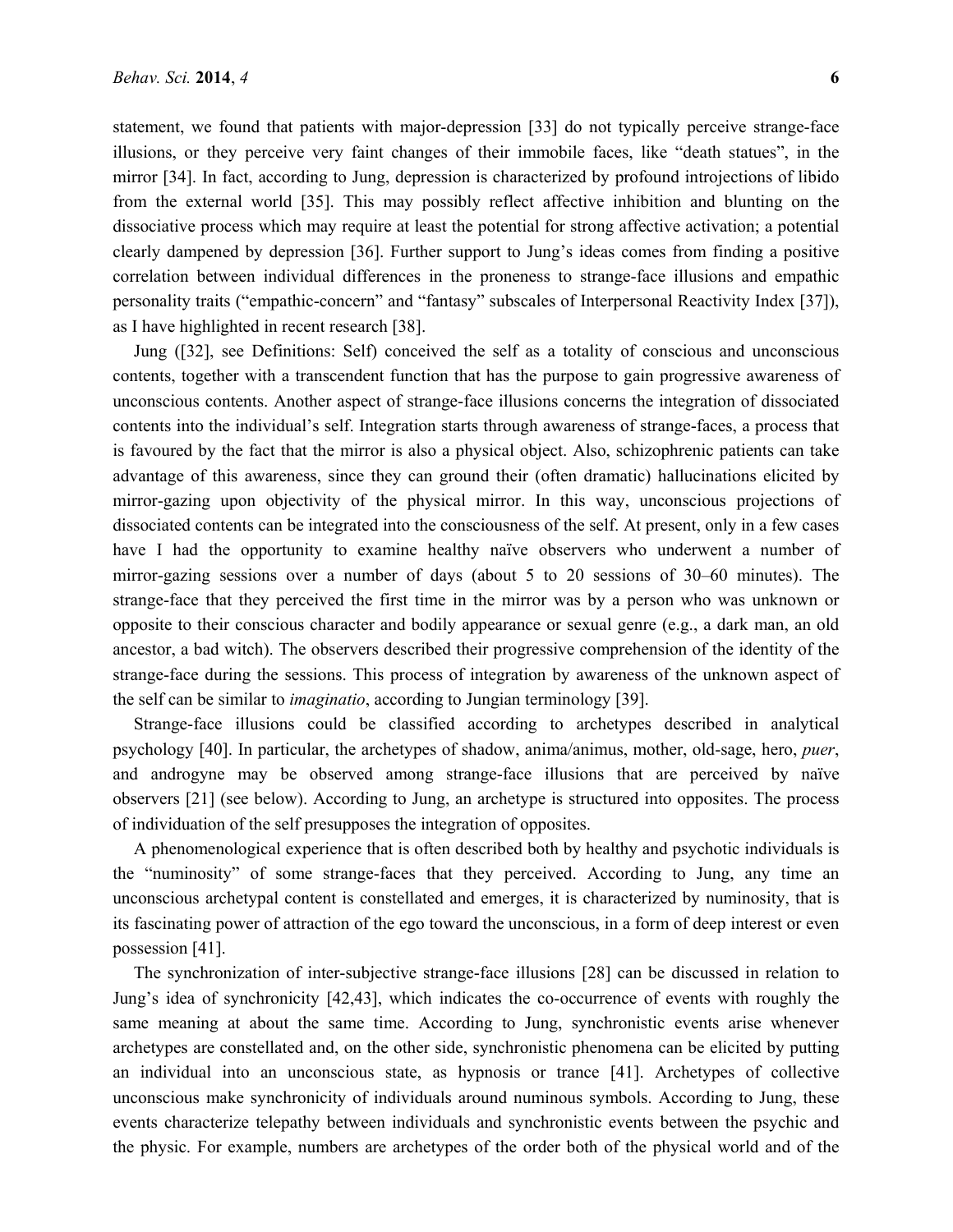self. Archetypal numbers not only express order of the world, but in addition the unconscious uses numbers as a factor that creates order [42].

Projection can probably be considered a form of synchronicity between the subject's unconscious and the other's body and mind. In the case of a pair of individuals, the synchronization of inter-subjective strange-face illusions [28] could be a form of Jung's synchronicity [42] between the somatic, emotional, and psychic domains of the two individuals. This can produce a crossed projection of unconscious contents that are merged between the two individuals, with unconscious contents of one individual becoming also in part the unconscious contents of the other, on the basis of collective archetypes. According to Jung, this syzygy can create a crossed conjunction within the dyad ([39], chapter 5.6).

In addition to previous cognitive and analytical accounts of strange-faces, other aspects of these illusions need to be discussed in a wider cultural and anthropological context. In fact, unsettling experiences with mirrors is largely documented in arts and religion [44,45], magic, alchemy and spirituality [46]. In the following sections a review is made about these aspects of mirror usage, in order to gain a better understanding of strange-face illusions from these viewpoints. Then, we compare mirror illusions with Jung's psychology of alchemy.

#### **3. Mirrors in Magic and Alchemy**

The magic power of mirrors dates back probably from the beginning of their invention. The art of using mirrors in divination and prediction of individual destiny (named *catoptromantia*) is found in the Dionysian testimonies [47]. The legend, chanted in the poem *Dionysiaca* by Nonnus of Panopolis, describes the killing of Dionysus (as a child) by his brothers the Titans, just when Dionysus gazes into the fascinating mirror (Figure 66b in [47] from *Birth of Dionysus*, Archaeological Museum of Bologna, Italy). A very large number of Greek and Roman vases show Bacchantes or Satyrs dancing in trance while gazing into a portable mirror. The great *Alexander mosaic* (named also *Battle of Isso*) at the Archaeological Museum of Napoli, Italy, shows an important detail in the lower centre part of the mosaic: a dying warrior gazes into the back side of his reflecting shield to see his ghost.

The most revealing information about the secret Dionysian mysteries is shown hermetically in the cycles of frescoes from the *Villa of Mysteries* in Pompei, Italy. An old Silenus offers some wine in a large reflecting silver bowl to a young man. The Silenus averts his gaze from the bowl, whereas the young man gazes into the mirror-reflecting bowl and has an astonished expression. Behind the young man there is another young man with identical facial features and clothes, but another expression of awareness—probably the same man that is doubled and yet has been initiated to the Mysteries. His double holds up a frightening mask which the drinking young man probably sees reflected in the bowl. Next to these characters sits a goddess, Ariadne or Aphrodite or mother Semele, with Dionysus who is euphoric or drunk, lying across her lap.

In the Renaissance, the use of magic mirrors is well documented. For example, John Dee, the Elizabethan magician, used a mirror made of oxydian stone (British Museum of London, England) to evoke angels and ghosts. The magical procedure is well illustrated by Rembrandt (*Faust and the magic mirror*; Figure 55 in [48]). The magic mirror is not used for reflecting faces or objects. It is placed at a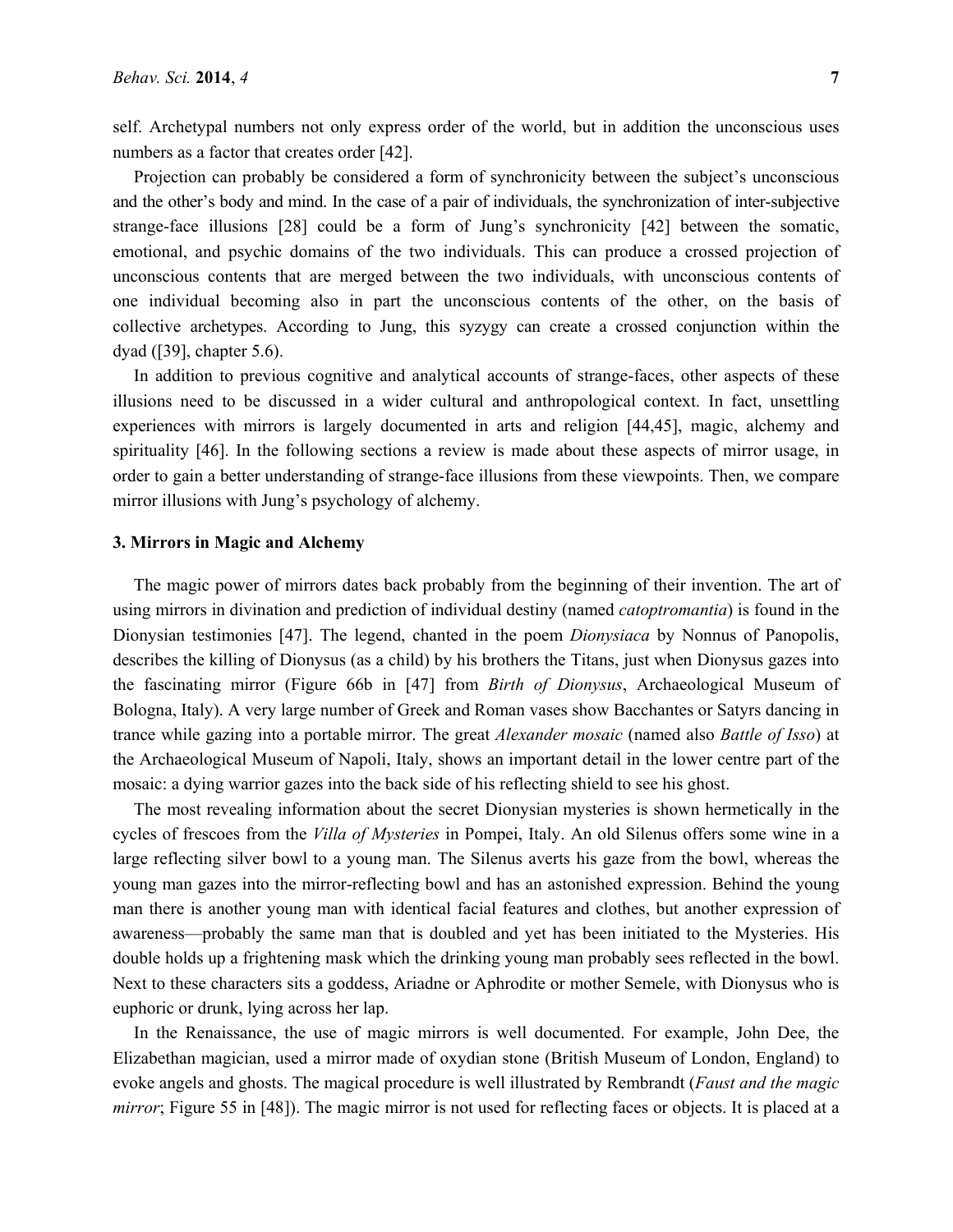distance of a few meters from the observer. Faust perceives the magical apparition out of the mirror in its left side (right outside the mirror with respect to Faust).

Paracelsus ([49], chapter 5) describes the construction of magic mirrors through the fusion of seven metals in order to establish a connection between macrocosm and microcosm. Jung ([39], chapter 3.4.D) quotes and discusses an intriguing text created by Paracelsus [50], in which the moon and the mirror are considered equals in their magic powers. According to Paracelsus, the mirror produces inter-relations between different human beings who have gazed or are gazing into it. Moreover, the moon is a mirror (see [39] chapter 3.4 for the complex implications of the moon in alchemy). Hence, the moon-mirror creates an explosive effect in the increase of the number of influences and contagions between human beings and astrological effects of the planets.

The Italian philosopher Julius Evola and co-workers (Ur group; [46]) describe the use of mirrors in order to perceive ethereal or spiritual presences. The same technique has been investigated in recent years with the so-called *psychomanteum* [51–54]. The setting requires a dark room, with the walls covered in black opaque curtain cloth, and the mirror is placed near the ceiling at a distance of a few meters from the observer. The mirror reflects the empty space above seated individuals who did not see their reflected body. This setting requires isolating the participant within the *psychomanteum* during a long session (60–90 minutes). Participants experience hallucinations of visual imagery, voices, sounds, light, body sensations and smell. Visual hallucinations of the mirrors are usually described as a halo around the mirror, or emitting light from the mirror, or colour changes in the light shining from the mirror [46].

In summary, the mirror in itself may create altered states of consciousness and trance when the mirror is displayed at a low illumination or when the subject has assumed drugs or alcohol. However, traditional and modern studies on magic reported above have never described strange-face illusions [20,21] when a subject gazes at its own image reflected in the mirror.

#### **4. Mirrors in Carl G. Jung's** *Psychology and Alchemy*

In *Psychology and Alchemy* [48], Jung studied extensively the symbols connected to mirrors in relationship to the analysis of Wolfgang Pauli's dreams. Jung's investigation of mirrors is initially based on Schopenhauer's idea [55] that Intellect is like a mirror, which reflects the Will ([48] part 2, chapter 3, dream 11 and dream 12). At the first apparition in the Pauli's dreams, the mirror is being broken. In some ways, this fracture can also symbolize that Schopenhauer's division between Will and Representation has been surpassed by the discovery of the unconscious.

In the course of Pauli's dreams, the simple idea of the intellect as a mirror needs to be amplified in its symbolic meanings. In fact, Pauli's dreams concerning mirrors are related to the problem of symmetry ([48], part 2, chapter 3, dream 25). Through the latter, the mirror is directly connected to the relationship between the conscious and the unconscious ([48], part 2, chapter 3, dream 25) and acknowledging parapsychology ([48], dream 25, note 112). The problem of symmetry in relation to mirrors occupies a number of dreams up to the "Great Vision" ([48], dream 59). Finally, the problem of symmetry leads toward the idea of synchronicity ([48], part 3, chapter 3.3). It can be noted that, in quantum physics, the symmetry is a form of synchronicity or, as Pauli preferred, of "complementarity".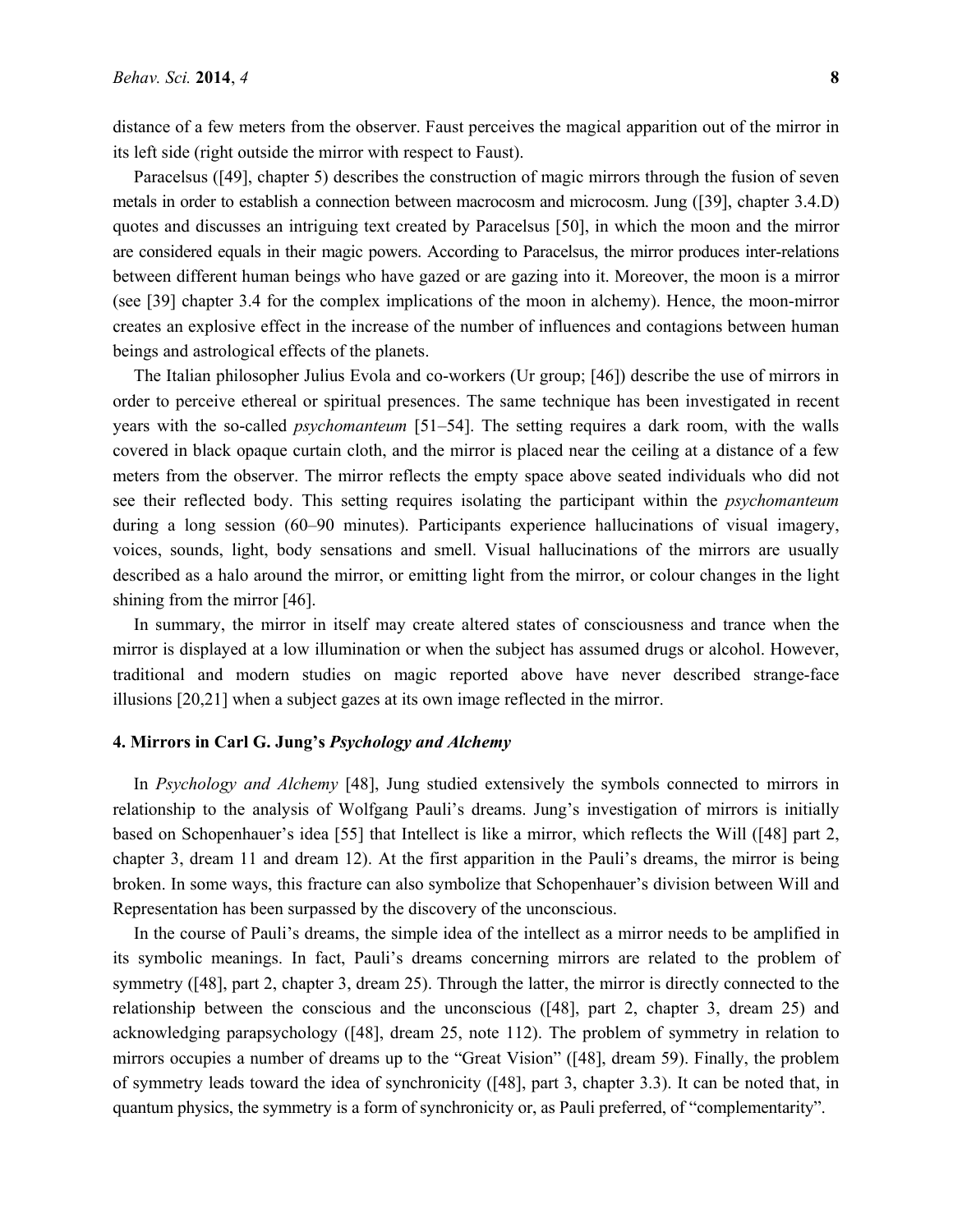The symbols of mirror and symmetry can also be found in alchemy (Figure 209 in [48]). Although Jung [48] did not dedicate a specific essay to symbolic meanings of mirrors, it seems that mirrors and symmetries were most relevant for the development of the theory of synchronicity [42,43,56]. The *Opus* (e.g. the *Lapis*) is the term, used in alchemy, to describe the transformation of mind and matter. Alchemists after Paracelsus used the term *Unus Mundus* in order to indicate the same transformation, which leads different levels of reality toward unity or microcosm. According to Jung, the terms *Opus*, *Unus Mundus*, and synchronicity indicate the same psychoid reality in which physic and psychic, somatic and mental, mind and matter, are non-dualistic [39]. In the non-dualism of the psychoid, events which apparently occur at different dualistic levels actually co-occur. "*Unus est lapis, una medicina, unum vas, unum regimen, unaque dispositio*"—is said in the *Rosarium Philosophorum* ([39], chapter 3.4.B, note 316).

## **5. Strange-Face Illusions and Archetypal Imagery**

Mirror-gazing at a low illumination produces visual illusions that are specific to one's own face [20,21]. It is possible to hypothesize that strange-face illusions found in a controlled setting may be similar to pseudo-hallucinations obtained by *catoptromantia*, as described in Roman mosaics and frescoes. However, strange-face illusions seem different from hallucinations obtained with magic mirrors, as described in books by John Dee, Paracelsus, and other authors of the Renaissance. Strange-face illusions are clearly different from multi-sensory hallucinations produced within the *psychomanteum* [46,51–54]. Strange-face illusions seem more specific to reflect the projection of archetypes.

Strange-face illusions may provide both an ecological setting and an experimental technique for "imaging of the unconscious". In fact, archetypal contents often characterize strange-face illusions. Jung's ideas about alchemy [48] and particularly Jung's psychological explanations of the different stages of the *opus* [39], can easily be applied to the phenomenological descriptions that naïve observers spontaneously produce about their experiences of strange-face illusions. From the findings in previous works [20,21], naïve observers very often described the archetype of shadow ([48], part 1). In some cases, as reported above, there is evidence for dissociation between the archetype of shadow and the social mask of the person. The feeling of the observers in response to strange-shadows is not pleasant. The archetype of the shadow is perceived very frequently in strange-face illusions of monsters, witches, skulls or cadavers. This finding is akin to the proposal to interpret the archetype of shadow in terms of alchemical *nigredo* (Figures 34 and 115 in [48]). Also, at this stage the relatively frequent perception of strange-animals in the mirror can be connected (Figures 90 and 175 in [48]). A very frequent archetypal content of strange-face illusions is an old man/woman, usually in the form of grand-father/mother, sometimes with black skin. Usually, observers in response to the old man/woman feel his/her intense numinosity: observers often state that the old man/woman seems to want to communicate something important. The strange old man/woman can be considered an archetype of the old-sage (or alchemical *magister*; Figures 168 and 179 in [48]). Another archetype that is also described by naïve observers is the archetype of anima/animus (Figure 9 and illustrations of the *albedo* in [48]), in the form of a strange-face of the opposite sex to the observer, usually having a cheerful presence. The numinous child (Figure 121 in [48]), usually seen with shining eyes, is also found in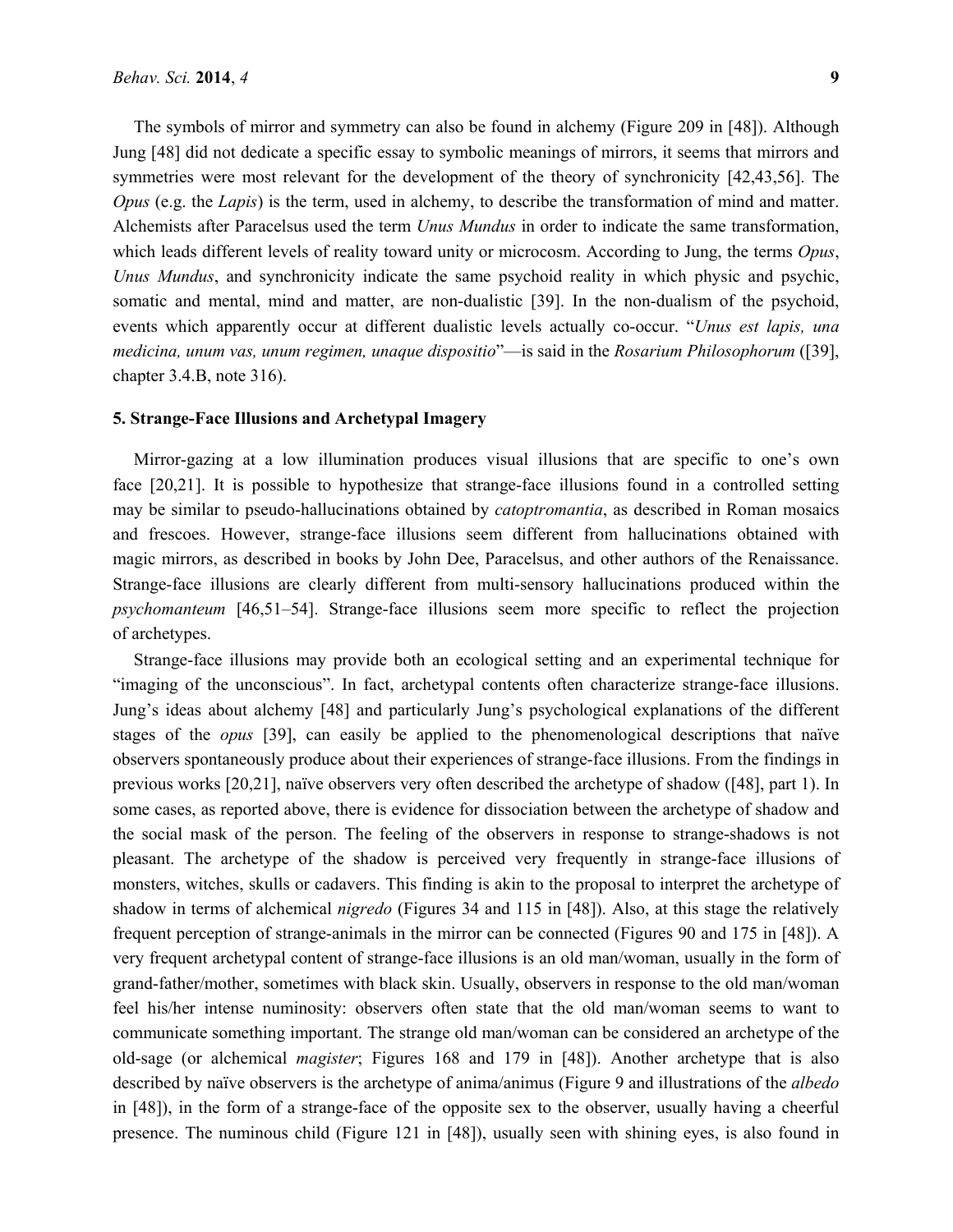strange-face illusions by relatively few naïve observers. In strange-face illusions, a relatively rare archetype is the androgyne (Figures 164 and 208 in [48]). Therefore, these preliminary findings may indicate that the frequency of different archetypes can be correlated to the difficulty in the achievement of the process of individuation, according to Jung's ideas of the archetype of the Self [39,48]. A direction of future research is to compile a questionnaire made of a list of possible archetypes that persons perceive in their strange-face illusions.

In psychiatric patients, strange-face illusions are usually characterized by *nigredo*. Most schizophrenics [26] perceive skulls, suicidal doubles, and dangerous felines. Some schizophrenics describe angels and gods in their hallucinations, but, when they are placed in front of the mirror, they discover that angelical presences are, in fact, satanic strange-face illusions. Some schizophrenics, but none of the healthy individuals, experienced multiple concomitant apparitions of different people in the mirror surrounding their strange-faces. In contrast, most patients with major-depression (MD; [33]) do not perceive strange-face illusions, since they perceive their immobile faces without emotions, as death statues in the mirror [34]. Further research may be done in patients with body-dysmorphic-disorder (BDD; [57]) and *anorexia nervosa* (AN; [58]), who suffer from their bodily imaginary appearance that, in terms of their actual physical body, is strongly dissociated. Notwithstanding the important psychopathology of BDD and AN patients, relevant differences in perceptual processes with respect to healthy individuals have not been found in previous studies. A hypothesis is that BDD patients can be very vulnerable to strange-face illusions and project their unconscious self into archetypal images in the mirror: for example, AN patients might perceive strange-faces of fat archetypal shadows. In general, strange-face illusions might constitute a technique of psychotherapy, since patients directly perceive unconscious dissociated parts of their selves, which may henceforth be recast into the ego's awareness and possibly reintegrated. Re-absorbing projections involves affective empathy towards dissociated images. In alchemical psychology [39,59], this transformation is characterized as the *dealbatio* of *sol niger* into the specular bath of silver [60,61].

From previous research in healthy individuals [20,21], another finding is that a participant can often perceive different strange-face illusions, which can be classified into opposite archetypal contents or pairs of archetypes. Examples of strange-face archetypal pairs may be: the young man/woman and the old man/woman, the shining child and the very old man/woman, the unknown man and the unknown woman, the animal and the witch, and so on. This finding may agree with Jung's idea that the individuation process is produced through *coniunctio oppositorum* [39] or crossing conjunctions of archetypal opposites [60].

In conclusion, in my opinion mirror gazing at a low illumination level could be a tool for integration of unconscious contents, which are usually projected, toward individuation of the self.

### **Conflicts of Interest**

The author declares no conflict of interest.

#### **References and Notes**

- 1. Gallup, G.G. Chimpanzees: Self-recognition. *Science* **1970**, *167*, 86–87.
- 2. Amsterdam, B. Mirror self-image reactions before age two. *Dev. Psychobiol.* **1972**, *5*, 297–305.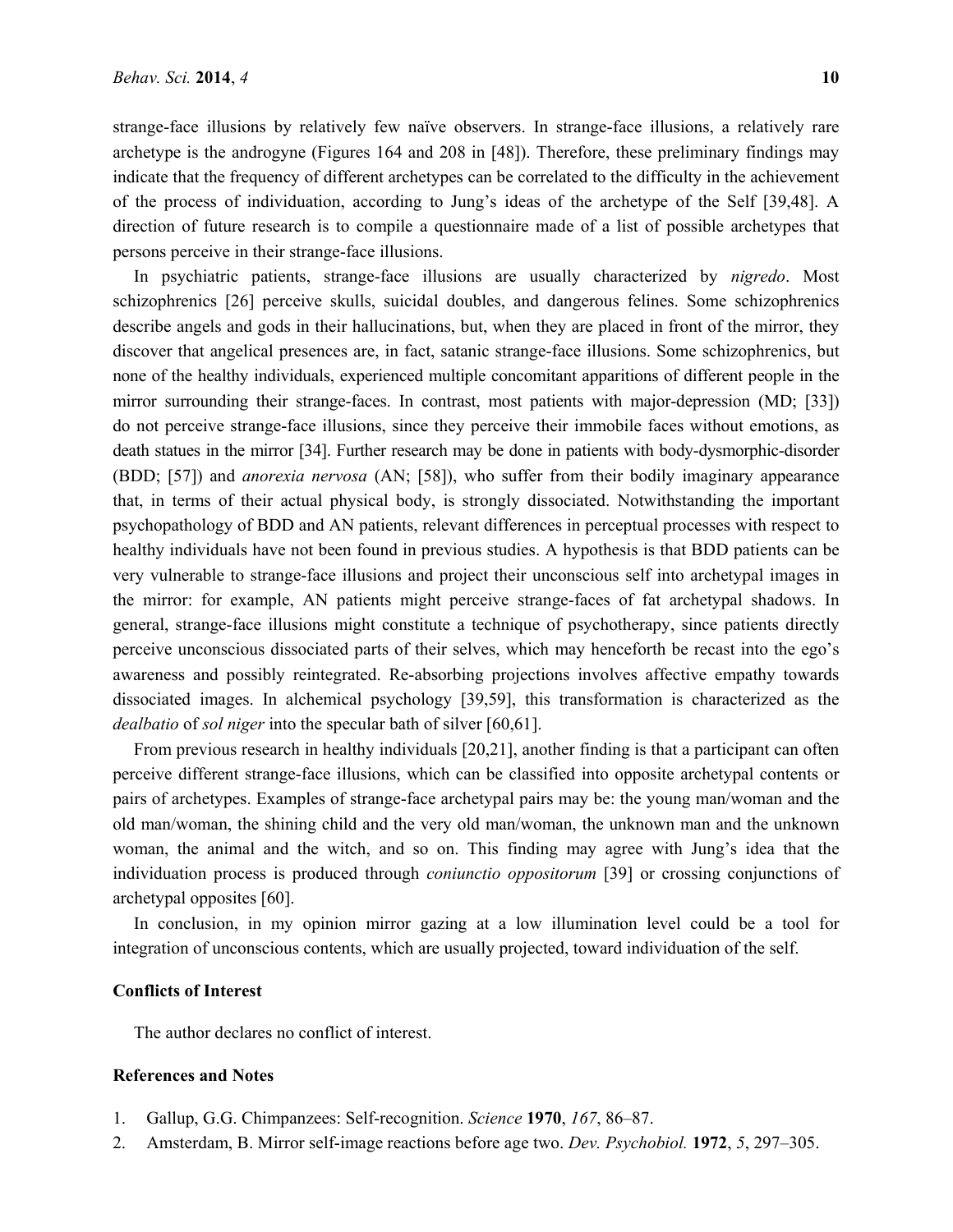- 3. Rochat, P. Five levels of self-awareness as they unfold early in life. *Conscio. Cognit.* **2003**, *12*, 717–731.
- 4. Dimberg, U.; Thunberg, M.; Elmehed, K. Unconscious facial reactions to emotional facial expressions. *Psychol. Sci.* **2000**, *11*, 86–89.
- 5. Sonnby-Borgstrom, M. Automatic Mimicry reactions as related to differences in emotional empathy. *Scand. J. Psychol.* **2002**, *43*, 433–443.
- 6. Merleau-Ponty, M. *L'oeil et l'esprit* (in French); Gallimard: Paris, France, 1964.
- 7. Merleau-Ponty, M. The Child's Relations with Others. In *the Primacy of Perception*; Merleau-Ponty, M., Ed.; Northwestern University Press: Evanston, IL, USA, 1964; pp. 96–155.
- 8. Rochat, P.; Zahavi, D. The Uncanny mirror: A re-framing of mirror self-experience. *Conscio. Cognit.* **2011**, *20*, 204–213.
- 9. Suddendorf, T.; Butler, D.L. The nature of visual self-recognition. *Trends Cognit. Sci.* **2013**, *17*, 121–127.
- 10. Bahrick, L.E.; Moss, L.; Fadil, C. Development of visual self-recognition in infancy. *Ecol. Psychol.* **1996**, *8*, 189–208.
- 11. Suddendorf, T.; Simcock, G.; Nielsen, M. Visual self-recognition in mirrors and live videos: Evidence for a developmental asynchrony. *Cognit. Dev.* **2007**, *22*, 185–196.
- 12. Butler, D.L.; Mattingley, J.B.; Cunnington, R.; Suddendorf, T. Mirror, mirror on the wall, how does my brain recognize my image at all? *PLoS One* **2012**, *7*, e31452.
- 13. Breen, N.; Caine, D.; Coltheart, M. Mirrored-self misidentification: Two cases of focal onset dementia. *Neurocase* **2001**, *7*, 239–254.
- 14. Villarejo, A.; Martin, V.P.; Moreno-Ramos, T.; Camacho-Salas, A.; Porta-Etessam, J.; Bermejo-Pareja, F. Mirrored-self misidentification in a patient without dementia: Evidence for right hemispheric and bifrontal damage. *Neurocase* **2011**, *17*, 276–284.
- 15. Feinberg, T.E. Neuropathologies of the self: A general theory. *Neuropsychoanalysis* **2010**, *12*, 133–158.
- 16. Brugger, P. Reflective Mirrors: Perspective-taking in autoscopic phenomena. *Cognit. Neuropsychiatry* **2002**, *7*, 179–194.
- 17. Blanke, O. Multisensory brain mechanisms of bodily self-consciousness. *Nat. Rev. Neurosci.* **2012**, *13*, 556–571.
- 18. Ehrsson, H.H. The Concept of Body Ownership and Its Relation to Multisensory Integration. In *The Handbook of Multisensory Processes*; Stein, B., Ed.; MIT Press: Boston, MA, USA, 2012; pp. 775–792.
- 19. Tsakiris, M. My body in the brain: A neurocognitive model of body-ownership. *Neuropsychologia* **2010**, *48*, 703–712.
- 20. Caputo, G.B. Strange-face-in-the-mirror illusion. *Perception* **2010**, *39*, 1007–1008.
- 21. Caputo, G.B. Apparitional experiences of new faces and dissociation of self-identity during mirror-gazing. *Percep. Mot. Skills* **2010**, *110*, 1125–1138.
- 22. Rugens, A.; Terhune, D.B. Guilt by dissociation: guilt primes augment the relationship between dissociative tendencies and state dissociation. *Psychiatr. Res.* **2013**, *206*, 114–116.
- 23. Brewin, C.R.; Ma, B.Y.T.; Colson, J. Effects of experimentally induced dissociation on attention and memory. *Conscio. Cognit.* **2013**, *22*, 315–323.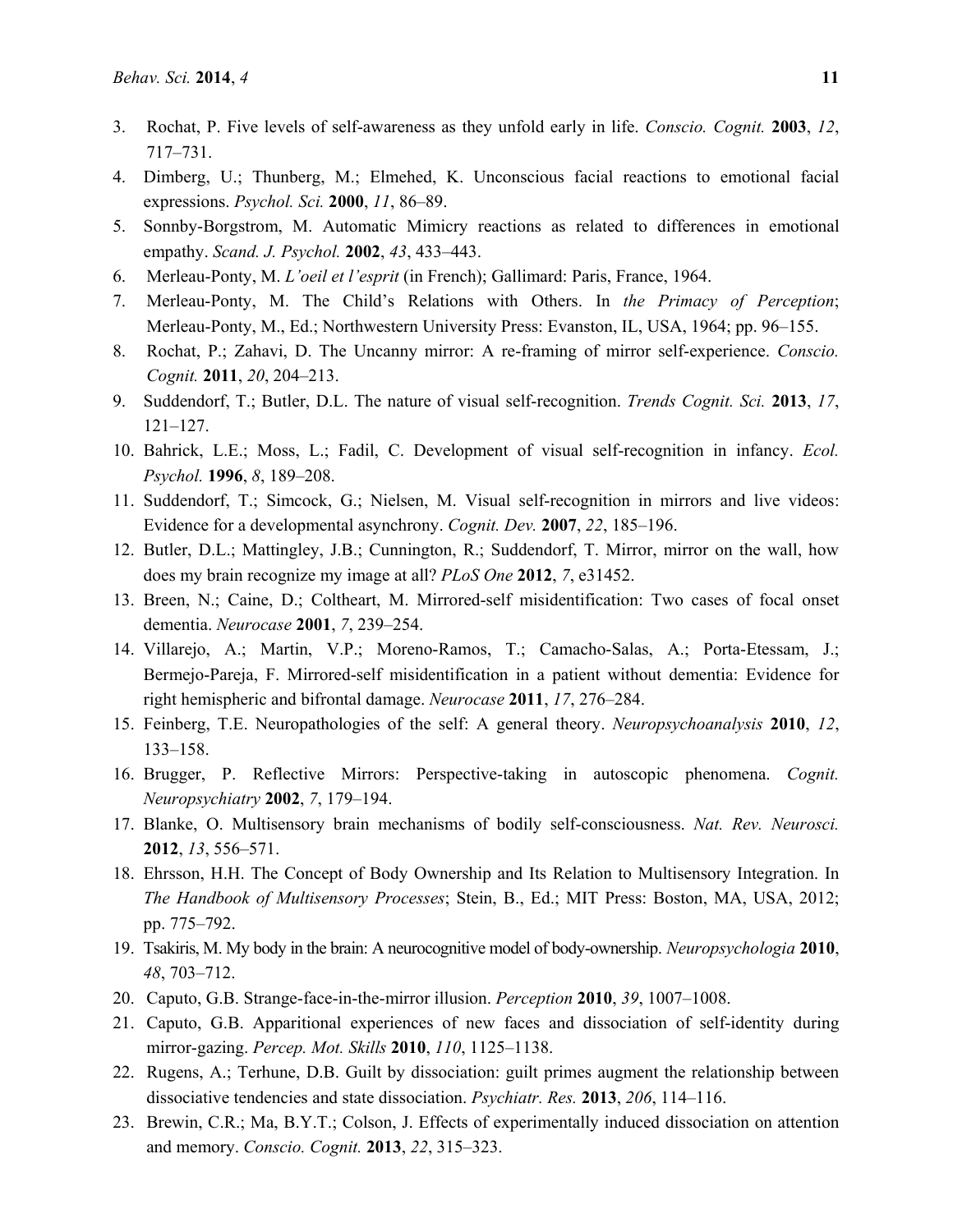- 24. Brewin, C.R.; Mersaditabari, N. Experimentally-induced dissociation impairs visual memory. *Conscio. Cognit.* **2013**, *22*, 1189–1194.
- 25. Caputo, G.B. Mask in the mirror: The living mask illusion. *Perception* **2011**, *40*, 1261–1264.
- 26. Caputo, G.B.; Ferrucci, R.; Bortolomasi, M.; Giacopuzzi, M.; Priori, A.; Zago, S. Visual perception during mirror gazing at one's own face in schizophrenia. *Schizophr. Res.* **2012**, *140*, 46–50.
- 27. Sass, L.A. Self-disturbance and schizophrenia: Structure, specificity, pathogenesis. *Schizophr. Res.* **2013**, in press.
- 28. Caputo, G.B. Strange-face illusions during inter-subjective gazing. *Conscio. Cognit.* **2013**, *22*, 324–329.
- 29. Wade, N.J. *A Natural History of Vision*; MIT Press: Cambridge, MA, USA, 2000.
- 30. Kihlstrom, J.F. The Domain of Hypnosis, Revisited. In *The Oxford Handbook of Hypnosis*; Nash, M.R., Barnier, A.J., Eds.; Oxford University Press: Oxford, UK, 2008; pp. 21–52.
- 31. Lipps, T. *Leitfaden der Psychologie, dritte, teilweise umgearbeitete Auflage* (in German); Engelmann: Leipzig, Germany, 1909.
- 32. Jung, C.G. Psychological Types. In *Collected Works of C.G. Jung*; Princeton University Press: Princeton, NJ, USA, 1971; Volume 6.
- 33. Disner, S.G.; Beevers, C.G.; Haigh, E.A.P.; Beck, A.T. Neural mechanisms of the cognitive model of depression. *Nat. Rev. Neurosci*. **2011**, doi:10.1038/nrn3027.
- 34. Caputo, G.B.; Bortolomasi, M.; Ferrucci, R.; Giacopuzzi, M.; Priori, A.; Zago, S. Visual perception during mirror gazing at one's own face in depression patients. **2014**, unpublished work.
- 35. Jung, C.G. The Relations between the Ego and the Unconscious. In *Collected Works of C.G. Jung*; Princeton University Press: Princeton, NJ, USA, 1972; Volume 7.
- 36. Watt, D.F.; Panksepp, J. Depression: An evolutionarily conserved mechanism to terminate separation distress? A review of aminergic, peptidergic, and neural network perspectives. *Neuropsychoanalysis* **2009**, *11*, 7–51.
- 37. Davis, M.H. Measuring individual differences in empathy: evidence for a multidimensional approach. *J. Pers. Soc. Psychol.* **1983**, *44*, 113–26.
- 38. Caputo, G.B. Empathy and Mirror-Gazing. In *Neurobiology and Psychology of Empathy*; Pankseep, J., Watt, D.F., Eds.; Nova Science: Hauppauge, NY, USA, 2014, in press.
- 39. Jung, C.G. Mysterium Coniunctionis. In *Collected Works of C.G. Jung*; Princeton University Press: Princeton, NJ, USA, 1977; Volume 14.
- 40. Jung, C.G. The Archetypes and the Collective Unconscious. In *Collected Works of C.G. Jung*; Princeton University Press: Princeton, NJ, USA, 1981; Volume 9, part 1.
- 41. Jung, C.G. On the Nature of the Psyche. In *Collected works of C.G. Jung*; Princeton University Press: Princeton, NJ, USA, 1970; Volume 8.
- 42. Jung, C.G. Synchronicity: An Acausal Connecting Principle. In *Collected Works of C.G. Jung*; Princeton University Press: Princeton, NJ, USA, 1970; Volume 8.
- 43. Atmanspacher, H.; Fach, W. A Structural-phenomenological typology of mind-matter correlations. *J. Anal. Psychol.* **2013**, *58*, 219–244.
- 44. Baltrusaitis, J. *Le Miroir, essai sur une Légende Scientifique: Révélations, Science-Fiction et Fallacies* (in French); Elmayan: Paris, France, 1978.
- 45. Gregory, R.L. *Mirrors in Mind*; Oxford University Press: Oxford, UK, 1996.